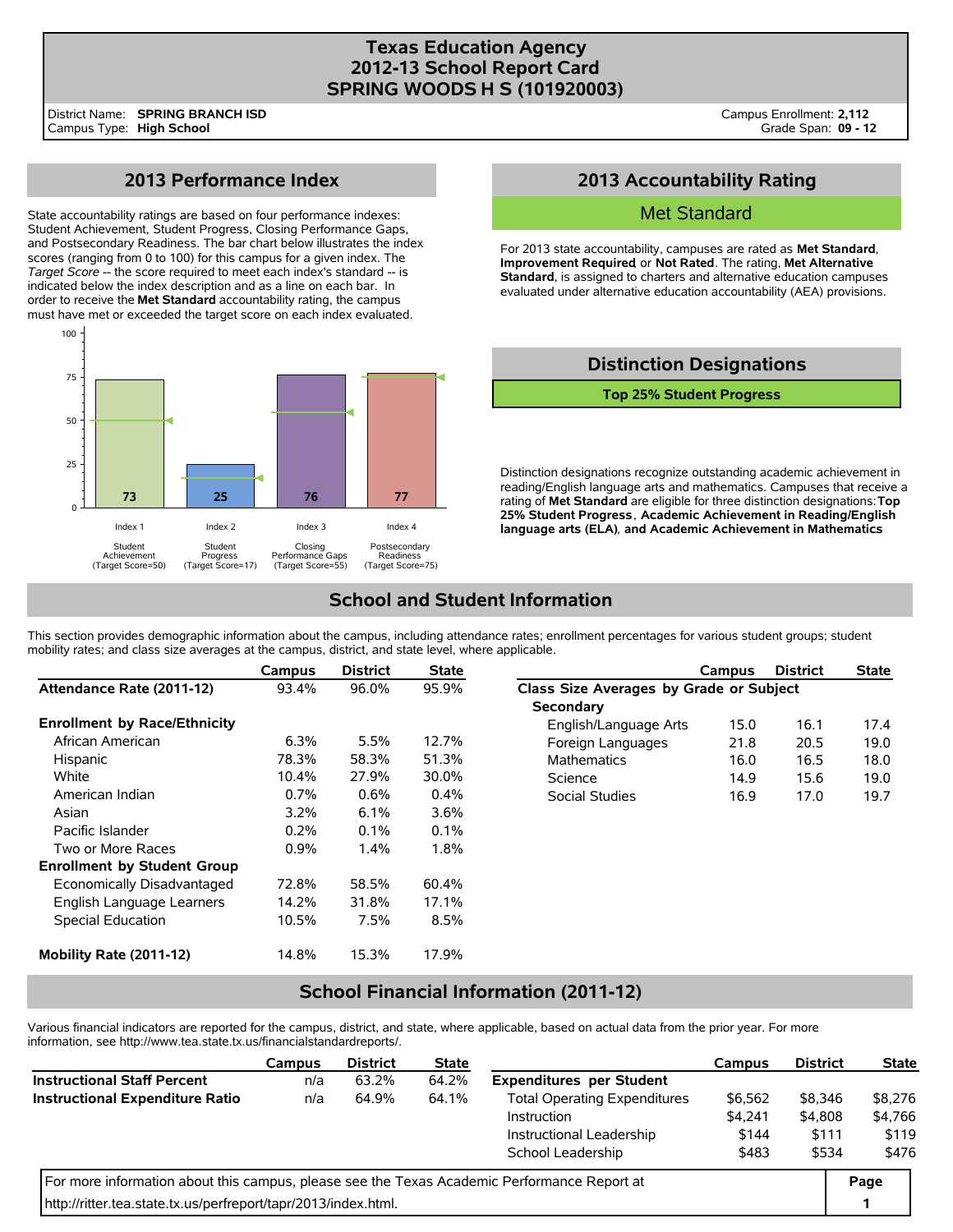### **Texas Education Agency 2012-13 School Report Card**

#### **SPRING WOODS H S (101920003) SPRING BRANCH ISD**

|                                                                          |      | <b>State</b> |       | All | African<br>District Students American Hispanic |     | White  | American<br>Indian       | Asian  | <b>Pacific</b><br><b>Islander</b> | Two or<br><b>More</b><br>Races | Econ<br><b>Disadv</b> |
|--------------------------------------------------------------------------|------|--------------|-------|-----|------------------------------------------------|-----|--------|--------------------------|--------|-----------------------------------|--------------------------------|-----------------------|
| STAAR Percent at Phase-in 1 Level II or Above (Sum of All Grades Tested) |      |              |       |     |                                                |     |        |                          |        |                                   |                                |                       |
| All Subjects                                                             | 2013 | 77%          | 77%   | 73% | 75%                                            | 70% | 87%    | 69%                      | 90%    |                                   | 94%                            | 70%                   |
|                                                                          | 2012 | 77%          | 76%   | 79% | 84%                                            | 77% | 91%    | 74%                      | 95%    | 100%                              | 89%                            | 77%                   |
|                                                                          |      |              |       |     |                                                |     |        |                          |        |                                   |                                |                       |
| Reading                                                                  | 2013 | 80%          | 78%   | 74% | 78%                                            | 72% | 89%    | 64%                      | 83%    | $\overline{\phantom{a}}$          | 100%                           | 71%                   |
|                                                                          | 2012 | 79%          | 76%   | 77% | 88%                                            | 73% | 87%    | 71%                      | 96%    | $\ast$                            | 92%                            | 74%                   |
| Mathematics                                                              | 2013 | 79%          | 79%   | 76% | 78%                                            | 73% | 92%    | 77%                      | 94%    | $\overline{\phantom{a}}$          | 93%                            | 73%                   |
|                                                                          | 2012 | 77%          | 77%   | 85% | 84%                                            | 82% | 95%    | $\ast$                   | 96%    | $\ast$                            | 92%                            | 82%                   |
| Writing                                                                  | 2013 | 63%          | 62%   | 45% | 44%                                            | 41% | 66%    | 58%                      | 69%    | $\overline{\phantom{a}}$          | 80%                            | 41%                   |
|                                                                          | 2012 | 67%          | 64%   | 43% | 53%                                            | 37% | 68%    | $\ast$                   | 78%    | $\overline{\phantom{a}}$          | 60%                            | 39%                   |
| Science                                                                  | 2013 | 82%          | 83%   | 85% | 90%                                            | 83% | 92%    | 75%                      | 100%   | $\overline{\phantom{a}}$          | 92%                            | 82%                   |
|                                                                          | 2012 | 80%          | 81%   | 91% | 94%                                            | 89% | 98%    | 100%                     | 96%    | $\ast$                            | 92%                            | 89%                   |
| Social Studies                                                           | 2013 | 76%          | 80%   | 81% | 81%                                            | 79% | 90%    | 71%                      | 97%    | $\overline{\phantom{a}}$          | 100%                           | 78%                   |
|                                                                          | 2012 | 79%          | 81%   | 85% | 84%                                            | 82% | 95%    | 83%                      | 96%    | $\ast$                            | 100%                           | 82%                   |
| <b>STAAR Percent Met or Exceeded Progress</b>                            |      |              |       |     |                                                |     |        |                          |        |                                   |                                |                       |
| Reading                                                                  | 2013 | 62%          | 66%   | 62% | 61%                                            | 62% | 71%    | $\ast$                   | 41%    | $\overline{\phantom{a}}$          | 71%                            | n/a                   |
| <b>Mathematics</b>                                                       | 2013 | 59%          | 60%   | 23% | $\ast$                                         | 23% | $\ast$ |                          | $\ast$ |                                   | $\ast$                         | n/a                   |
| Writing                                                                  | 2013 | 45%          | 48%   | 47% | 40%                                            | 49% | 40%    | $\ast$                   | 63%    |                                   | $\ast$                         | n/a                   |
| <b>STAAR Percent Exceeded Progress</b>                                   |      |              |       |     |                                                |     |        |                          |        |                                   |                                |                       |
| Reading                                                                  | 2013 | 15%          | 18%   | 7%  | 2%                                             | 6%  | 12%    | $\ast$                   | 12%    | $\overline{\phantom{a}}$          | 29%                            | n/a                   |
| <b>Mathematics</b>                                                       | 2013 | 16%          | 17%   | 3%  | $\ast$                                         | 3%  | $\ast$ | $\overline{\phantom{a}}$ | $\ast$ |                                   | $\ast$                         | n/a                   |
| Writing                                                                  | 2013 | 1%           | $1\%$ | 0%  | 0%                                             | 0%  | 0%     | $\ast$                   | 0%     |                                   | $\ast$                         | n/a                   |

'?' Indicates that the data for this item were statistically improbable, or were reported outside a reasonable range. '' Indicates zero observations reported for this group. '\*' Indicates results are masked due to small numbers to protect student confidentiality. 'n/a' Indicates data reporting is not applicable for this group.

For more information about this campus, please see the Texas Academic Performance Report at **Page Page** http://ritter.tea.state.tx.us/perfreport/tapr/2013/index.html. **2**